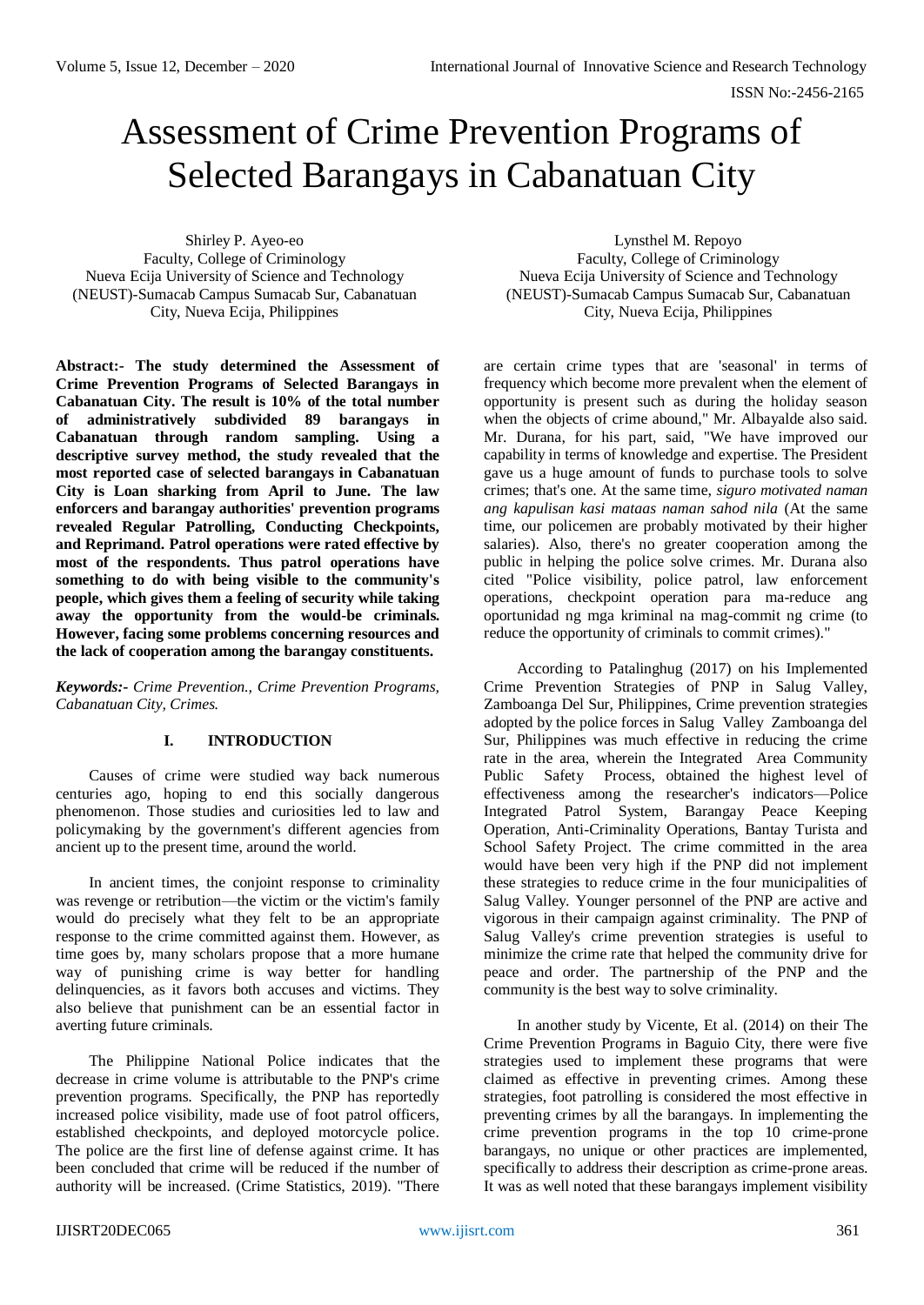and neighborhood watch less frequently. Further, a barangay with zero crime rate implements "oplan sultipak" and is claimed to be useful in crime prevention. There are still problems encountered, even if strategies are fully implemented to prevent crimes.

The researchers believed that crime prevention would continuously change due to different factors; these factors, such as time, place, and era, could have a massive effect on crime prevention. Thus, precluding crimes in ancient times are more on the reactive practice of handling wrongdoing and harsh punishments. On the other hand, police visibility will still be one of the best crime prevention programs that law enforcers could serve, as statistics show above.

## *Crime*

In ordinary language, a crime is an unlawful act punishable by a state or other authority. The term crime does not, in modern criminal law, have any simple and universally accepted definition, though statutory reports have been provided for specific purposes. The most popular view is that crime is a category created by law; in other words, something is a crime if declared by the relevant and applicable law. One proposed definition is that a crime or offense (or criminal offense) is an act harmful not only to some individual but also to a community, society, or the state ("a public wrong"). Such actions are forbidden and punishable by law. (Oxford English Dictionary Second Edition, 2009)

In the Philippines, crime is an act committed or omitted in violation of a law forbidding or commanding it and for which a punishment is imposed upon conviction. In the Philippines, the Revised Penal Code (Republic Act No. 3815) serves as the fundamental law that defines criminal offenses and provides the penalties for the commission of such.

This paper divided crime according to its category— Index and non-index. Index crimes refer to crimes against persons and crimes against property such as murder, carnapping/carjacking, physical injury and rape, homicide, and cattle rustling. On the other hand, non-index crimes violate special laws such as illegal logging or local ordinances. (Senate Economic Planning Office, 2013)

# *Crime Prevention*

This means an attempt to reduce and deter crime and criminals. It is explicitly applied to governments' efforts to reduce crime, enforce the law, and maintain criminal justice. (Oxford Handbooks, 2018)

In this paper, Crime Prevention defines the decrease or combating against wrongdoings and preemption of would-be criminals by different programs implemented by Cabanatuan City's selected barangays, Nueva Ecija. This includes— Implementation of curfew hours, Constant patrolling, Installation of Closed Circuit Television, Monitoring the residents' activities, Information Dissemination on Crime Prevention, Posting signage of crime prevention tips, Mobilizing the barangay police action team (BPAT), Encouraging the constituents to report crimes, Providing crime prevention hotline and Inspections of boarding houses.

The researchers believe that understanding the Assessment of Crime Prevention Programs of Selected Barangays in Cabanatuan City helps law enforcement and proper authorities in their decision-making towards improving the specific program specifically in combating criminality. Hence, the present study tried to assess the most common cases reported in selected barangays of Cabanatuan City, Nueva Ecija, and its crime prevention programs to understand well the trend of criminality.

Specifically, this study attempted to answer the following:

- 1. What are the most common cases reported in selected barangays of Cabanatuan City, Nueva Ecija?
- 2. What are the Crime Prevention Programs in selected barangays of Cabanatuan City, Nueva Ecija?
- 3. What are the problems encountered in the implementation of Crime prevention programs in Cabanatuan City's selected barangays, Nueva Ecija?

# **II. METHODOLOGY**

The study is descriptive since it aims to study the present condition/situation as it would like to know or assess 'what is' or as exists about the crime prevention programs. The result is 10% of the total number of administratively subdivided 89 barangays in Cabanatuan through random sampling. The researchers prepared a questionnaire validated by an expert supported by an interview upon attaining the respondents' consent. The reliability of the research instrument was determined through Cronbach's alpha. This research was conducted in 2019. The data analysis utilized tallying, frequency counts, Average Weighted Mean (AWM), and ranking.

#### **III. RESULTS AND DISCUSSIONS**

## *Most common cases reported in selected barangays of Cabanatuan City, Nueva Ecija.*

Table I shows that Loan Sharking, theft, and Malicious Mischief, are the top three (3) most common crimes committed in different barangays in Cabanatuan City, followed by Physical Injury, Vehicle Accident, Violation of Rent Control Act of 2009, and Illegal Discharge of Firearms. Loan Sharking has 12 cases usually committed in April to June. The Philippines is a developing country and has a large informal sector comprised of micro-enterprises. Cabanatuan City is a 1st class city in the province of Nueva Ecija, Philippines. According to the 2015 census, it has 302,231 people, making it the most populous city in Nueva Ecija and the fifth-most populous in Central Luzon. The town is undoubly composed of severely resource-constrained small vendors like other cities in the Philippines, whose business survival relies heavily on access to financing. Desperate times call for desperate measures. These micro merchants have no choice but to borrow from loan sharks. Despite the excessively charged interest rates, they have no other choice since they badly need the money. Loan Shark or 5-6 is another means for Filipinos to cope with their monetary needs. However, borrowing from loan sharks also means that you have to pay for it immediately; otherwise, you will be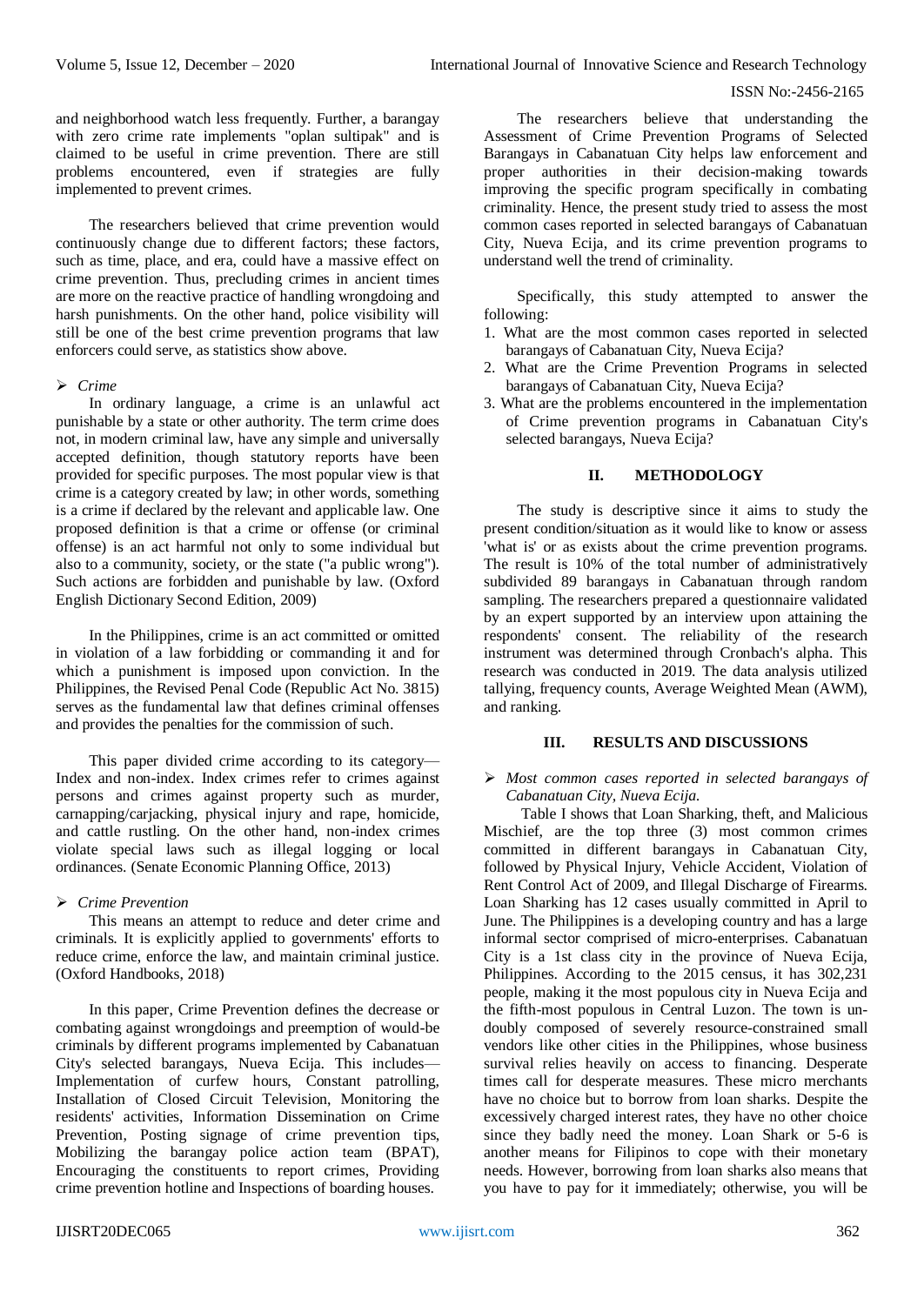drowning in debt in no time. The respondents answered when the researchers ask on why Loan Sharks are usually committed during April to June, *"Maraming gastosin ang April dahil graduation ng mga bata at ang May at June ay paghahanda at pasokan ng mga bata"* ("April costs a lot because of school fees for graduation and May and June are children's preparation and enrollment").

The second most case committed is theft; the perpetrators usually steal appliances like television and farm and poultry products like banana and chicken. It is generally committed during April. According to Emily Wetherly (2014), in her master's thesis entitled Typhoons and Temperature Impact Crime Rates: Evidence from the Philippines, it is stated that precipitation is the only weather shock to impact theft rates significantly. That an increase of 1 centimeter of rainfall is estimated to yield a decrease in thefts of .365 per 100,000. An alternative way of framing this result is that a drop in temperature could cause increased theft. The Philippines is an agrarian country and heavily reliant on rain to water the crops. As a mostly agrarian country, the Philippines is heavily dependent upon rainfall to water their crops, and arid year will cause crops to have a less than sustainable yield, creating a need for people to steal to support their needs. Nueva Ecija is dubbed as the "Rice Granary of the Philippines" because of its endless farms dedicated to producing rice. It also has lands that produce other crops such as onion, mango, calamansi, banana, garlic, and different types of vegetables. Thus the month of April can affect the people in Cabanatuan because of the lack of rain during this time as it considers as a summer month.

Table 1 also shows the third most common case in Cabanatuan, which is Malicious mischief, defined as the willful damaging of another's property for the sake of causing damage due to hate, revenge, or other evil motives, and it is committed in June. According to the record, vandalism is the most common form of offense they had faced under the case, and students usually commit it. In the Philippines, primary education usually opens in June. According to Irina V. Vorobyeva et al. (2015) in their study "The genesis of vandalism: From childhood to adolescence," It can be assumed that the expression of teenagers' motivational readiness to commit vandal acts is initiated because of the aborted sovereignty of psychological space and thus is a violation of ideas about the acceptable limits of this activity. It is also said that teenagers who have some problems understanding their bodies and physiological needs and are overall dissatisfied with themselves are likely to choose a behavior that involves causing harm to other people's property.

The table also unveiled that the majority of the cases are committed in April. Several researchers have theories that attempt to pinpoint why both violent and property crimes increase during the summer—some researchers guess that having longer daylight hours might contribute to the rise in crime rates. Longer daylight hours encourage individuals to stay outside and away from their homes for more extended periods, increasing the amount of foot traffic in public. Higher foot traffic creates more opportunity for crimes to occur. Other researchers say students out of school for the summer contribute to increased public foot traffic and higher crime as students have more free time on their hands. Still, others hypothesize that the rise in temperature causes an increase in irritability and aggressiveness, which could cause a surge in violent crimes. Overall, higher temperatures, longer daylight hours, and more foot traffic create an increase in interaction between people, providing more crime opportunities. Theft and Physical Injury are the only index crime being committed. As defined by the Philippine National Police (PNP), these are crimes that involve crimes against persons such as murder, homicide, physical injury, and rape, and crimes against property such as robbery, theft, carnapping/carjacking, and cattle rustling. Non-index crimes, on the other hand, are violations of special laws such as illegal logging or local ordinances. Thus, it is observed that the cases are more on crimes against the property during summer.

**Table I. Top cases reported in selected barangays of Cabanatuan City, Nueva Ecija.**

| Agency<br>Commission                                     | Frequency      |   | Rank | Months of     |
|----------------------------------------------------------|----------------|---|------|---------------|
| Loan Sharking                                            | 12             | 1 |      | April to June |
| Theft                                                    | 6              | 2 |      | April         |
| Malicious Mischief                                       | 5              | 3 |      | June          |
| Physical Injury                                          | 4              | 4 |      | April         |
| Vehicle Accident                                         | 2              | 5 |      | April         |
| Violation of the Rent<br>and June<br>Control Act of 2009 | $\mathfrak{D}$ |   | 5    | April         |
| Illegal Discharge<br>and June<br>of Firearms             | 2              | 5 |      | April         |

 *Crime Prevention Programs in selected barangays of Cabanatuan City, Nueva Ecija.*

The study revealed that the law enforcers and barangay authorities' prevention programs are Regular Patrolling, Conducting Checkpoints, and Reprimand. According to Nelson G. Laru-an et al. (2015) on the study Level of Effectiveness of Community Policing. Patrol operations were rated effective by most of their respondents; thus, patrol operations have something to do with being visible to the community's people, which gives them a feeling of security while taking away the opportunity from the would-be criminals. Conducting checkpoints is one of the police visibility practices conducted by law enforcers authorized to do this duty. This action serves as a barrier to avoid violent crimes out of Cabanatuan City. Police visibility is the first line of defense against crime. It has been concluded that crime will be reduced if the number of police increases, according to Philippine Crime Statistics in 2013. The PNP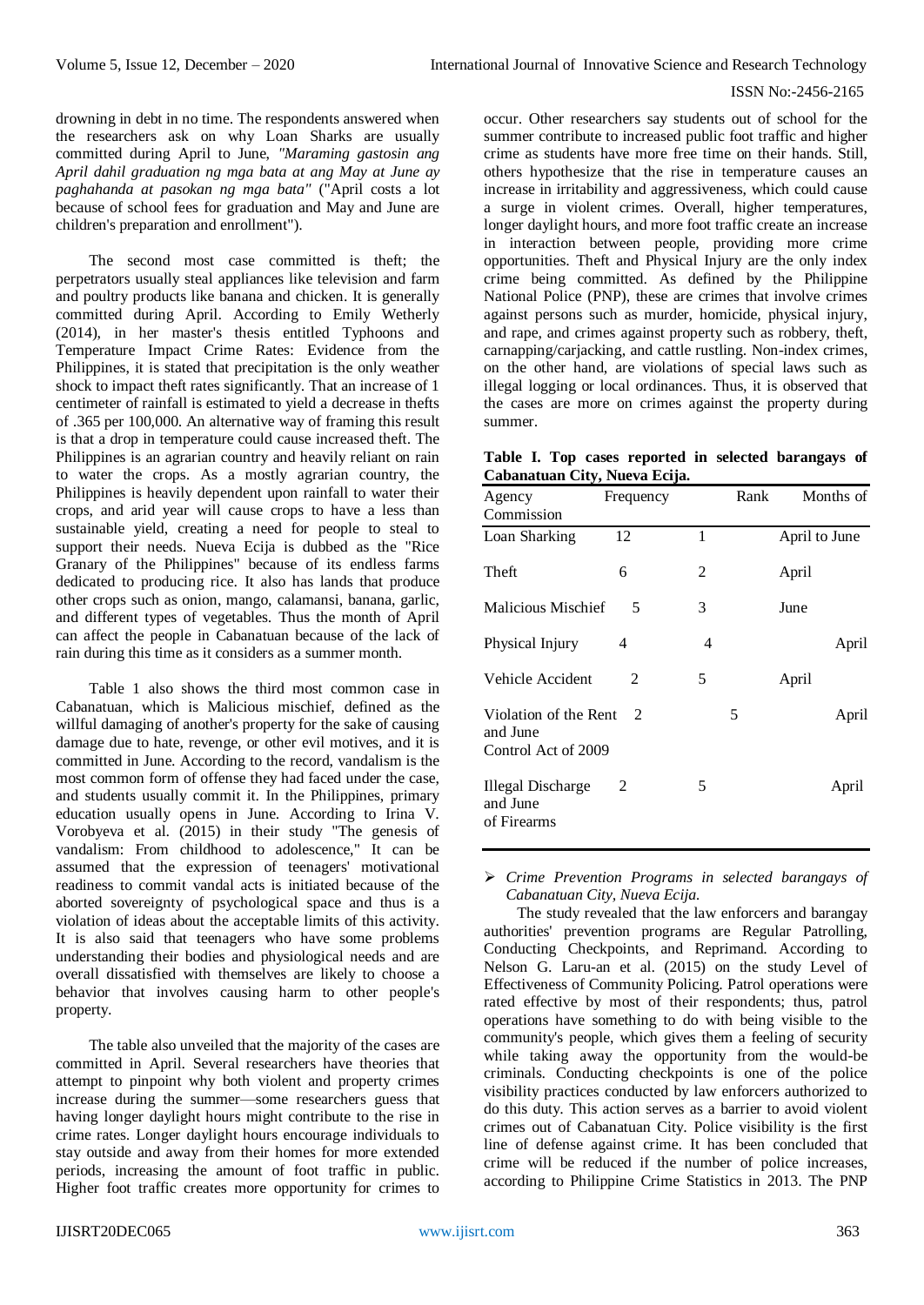has targeted a 1:700 police-to-population ratio in 2010; 1:600 in 2020; and 1:500 in 2030. However, the Philippines still considered poor compared to its Asian neighbors; Singapore already had a 1:142 police-to-population ratio in 2012. The respondents included reprimand as one of the crime prevention programs in Cabanatuan since minors usually commit malicious mischiefs because currently, children under the age of 15 in the Philippines are exempt from criminal liability but subject to intervention by the government under the provisions of the Juvenile Justice and Welfare Act of 2006.

 *Problems encountered in the implementation of Crime prevention programs in selected barangays of Cabanatuan City, Nueva Ecija.*

According to Gilbert Bonnemaison (2020), crime prevention audits or strategy plans can be grouped into six major contracting categories, each aimed at meeting different specific objectives. The diversity in crime prevention contracting areas is the diversity of causes and types of urban crime. These categories are Practical aspects of prevention, Preventative measures of a social nature, Prevention by proximity, Articulation of a clear policy to prevent the recurrence of an offense or recidivism by offenders, Contracts or funding, Communication. Among the problems above encountered in crime prevention programs, the most common in Selected Barangays in Cabanatuan is contracts or funding. Just like other areas in the Philippines. One of the significant concerns is mostly related to resources, particularly on the financing for barangay tanods and the lack of cooperation among the barangay constituents.

# **IV. CONCLUSION**

In light of the findings, the researchers concluded that specific periods or events of the time in a year could contribute criminality such as what they call *"gaoat/gawat"*  in Ilocano or any period during which food is scarce; a period of drought., nevertheless, the visibility enforced by the authorities such as regular patrolling in the selected barangay in Cabanatuan City helps in hindering heinous crimes in the city. This makes their crime prevention program considered adequate despite facing some problems concerning resources and the lack of cooperation among the barangay constituents.

# **REFERENCES**

- [1]. Philippines 2019 crime & safety report. (n.d.). [https://www.osac.gov/Country/Philippines/Content/Det](https://www.osac.gov/Country/Philippines/Content/Detail/Report/d3be3560-6b42-4c0d-a621-15f4aea87572) [ail/Report/d3be3560-6b42-4c0d-a621-15f4aea87572](https://www.osac.gov/Country/Philippines/Content/Detail/Report/d3be3560-6b42-4c0d-a621-15f4aea87572) Accessed: 02.26.2020.
- [2]. The influence of the season on the crime rate (n.d.). Scholarly Commons: Northwestern Pritzker School of Law.
- [3]. [https://scholarlycommons.law.northwestern.edu/cgi/vie](https://scholarlycommons.law.northwestern.edu/cgi/viewcontent.cgi?article=4004&context=jclc) [wcontent.cgi?article=4004&context=jclc](https://scholarlycommons.law.northwestern.edu/cgi/viewcontent.cgi?article=4004&context=jclc) Accessed: 02.26.2020.
- [4]. Crime statistics. (2020). City of Long Beach. [https://www.longbeach.gov/police/crime-info/crime](https://www.longbeach.gov/police/crime-info/crime-statistics/)[statistics/](https://www.longbeach.gov/police/crime-info/crime-statistics/) Accessed: 02.26.2020.
- [5]. Crime Statistics at Glance. (2013). www.senate.gov.ph. [https://www.senate.gov.ph/publications/AAG%202013-](https://www.senate.gov.ph/publications/AAG%202013-05%20-%20Crime%20Statistics.pdf) [05%20-%20Crime%20Statistics.pdf](https://www.senate.gov.ph/publications/AAG%202013-05%20-%20Crime%20Statistics.pdf) Accessed: 02.27.2020.
- [6]. Typhoons and Temperature Impact Crime Rates: Evidence from the Philippines. (2014, September 5). [https://pdfs.semanticscholar.org/1bb6/1b48c4b2d6da94](https://pdfs.semanticscholar.org/1bb6/1b48c4b2d6da94b182f16d4acb262b49d634.pdf) [b182f16d4acb262b49d634.pdf](https://pdfs.semanticscholar.org/1bb6/1b48c4b2d6da94b182f16d4acb262b49d634.pdf) Accessed: 02.27.2020.
- [7]. Thompson, D. (2017). How does the temperature affect crime rates? Blogs - DTN. [https://blog.weatherops.com/how-does-the-weather](https://blog.weatherops.com/how-does-the-weather-affect-crime-rates%20%2002.28.2020)[affect-crime-rates](https://blog.weatherops.com/how-does-the-weather-affect-crime-rates%20%2002.28.2020) Accessed: 02.28.2020.
- [8]. (PDF) General causes of violent crime: Homicides, income inequality and the heat hypothesis. (2017, October 1). ResearchGate. [https://www.researchgate.net/publication/320406590\\_G](https://www.researchgate.net/publication/320406590_General_causes_of_violent_crime_Homicides_income_inequality_and_the_heat_hypothesis) [eneral\\_causes\\_of\\_violent\\_crime\\_Homicides\\_income\\_in](https://www.researchgate.net/publication/320406590_General_causes_of_violent_crime_Homicides_income_inequality_and_the_heat_hypothesis) [equality\\_and\\_the\\_heat\\_hypothesis](https://www.researchgate.net/publication/320406590_General_causes_of_violent_crime_Homicides_income_inequality_and_the_heat_hypothesis) Accessed: 02.28.2020.
- [9]. The "Bombay 5-6": Last resource informal financiers for Philippine micro-enterprises. (2003, October 3). Kyoto Review of Southeast Asia. [https://kyotoreview.org/issue-4/the-bombay-5-6-last](https://kyotoreview.org/issue-4/the-bombay-5-6-last-resource-informal-financiers-for-philippine-micro-enterprises/)[resource-informal-financiers-for-philippine-micro](https://kyotoreview.org/issue-4/the-bombay-5-6-last-resource-informal-financiers-for-philippine-micro-enterprises/)[enterprises/](https://kyotoreview.org/issue-4/the-bombay-5-6-last-resource-informal-financiers-for-philippine-micro-enterprises/) Accessed: 03.08.2020.
- [10]. The concept of Utang: Where you can borrow money in the Philippines. (2019, July 18). Vidalia Lending Blog. [https://vidalia.com.ph/blog/the-concept-of-utang-where](https://vidalia.com.ph/blog/the-concept-of-utang-where-you-can-borrow-money-in-the-philippines/)[you-can-borrow-money-in-the-philippines/](https://vidalia.com.ph/blog/the-concept-of-utang-where-you-can-borrow-money-in-the-philippines/) Accessed: 03.08.2020.
- [11]. Vandalism. (2019, April 5). Findlaw. [https://criminal.findlaw.com/criminal](https://criminal.findlaw.com/criminal-charges/vandalism.html)[charges/vandalism.html](https://criminal.findlaw.com/criminal-charges/vandalism.html) Accessed: 03.09.2020.
- [12]. Irina V. Vorobyeva, Olga V. Kruzhkova\* , Marina S. Krivoshchekova(2015) The genesis of vandalism: From childhood to adolescence. About the Journal. [https://psychologyinrussia.com/volumes/pdf/2015\\_1/20](https://psychologyinrussia.com/volumes/pdf/2015_1/2015_1_139-156.pdf) [15\\_1\\_139-156.pdf](https://psychologyinrussia.com/volumes/pdf/2015_1/2015_1_139-156.pdf) Accessed: 03.10.2020.
- [13]. Ng, J. (2014). Crime rates rise during the summer, here's what this means for you. License Plate Readers That Stop Crime | Flock Safety. [https://www.flocksafety.com/blog/crime-rates-rise](https://www.flocksafety.com/blog/crime-rates-rise-during-summer)[during-summer](https://www.flocksafety.com/blog/crime-rates-rise-during-summer) Accessed: 03.10.2020.
- [14]. Where summer crime spikes the most. (2014, October 22). Governing: State and local government news and analysis. [https://www.governing.com/topics/public](https://www.governing.com/topics/public-justice-safety/gov-summer-crime-rates-increases-police.html)[justice-safety/gov-summer-crime-rates-increases](https://www.governing.com/topics/public-justice-safety/gov-summer-crime-rates-increases-police.html)[police.html](https://www.governing.com/topics/public-justice-safety/gov-summer-crime-rates-increases-police.html) Accessed: 03.15.2020.
- [15]. Gilbert Bonnemaison. (2020). Crime Prevention: The Universal Challenge. Australian Institute of Criminology. [https://aic.gov.au/sites/default/files/publications/proceed](https://aic.gov.au/sites/default/files/publications/proceedings/downloads/15-bonnemaison.pdf) [ings/downloads/15-bonnemaison.pdf](https://aic.gov.au/sites/default/files/publications/proceedings/downloads/15-bonnemaison.pdf) Accessed: 03.15.2020.
- [16]. Nelson G. Laru-an, Harrah T. Beup. (2015). Level of Effectiveness of Community Policing. International Journal of Scientific and Research Publications | IJSRP.